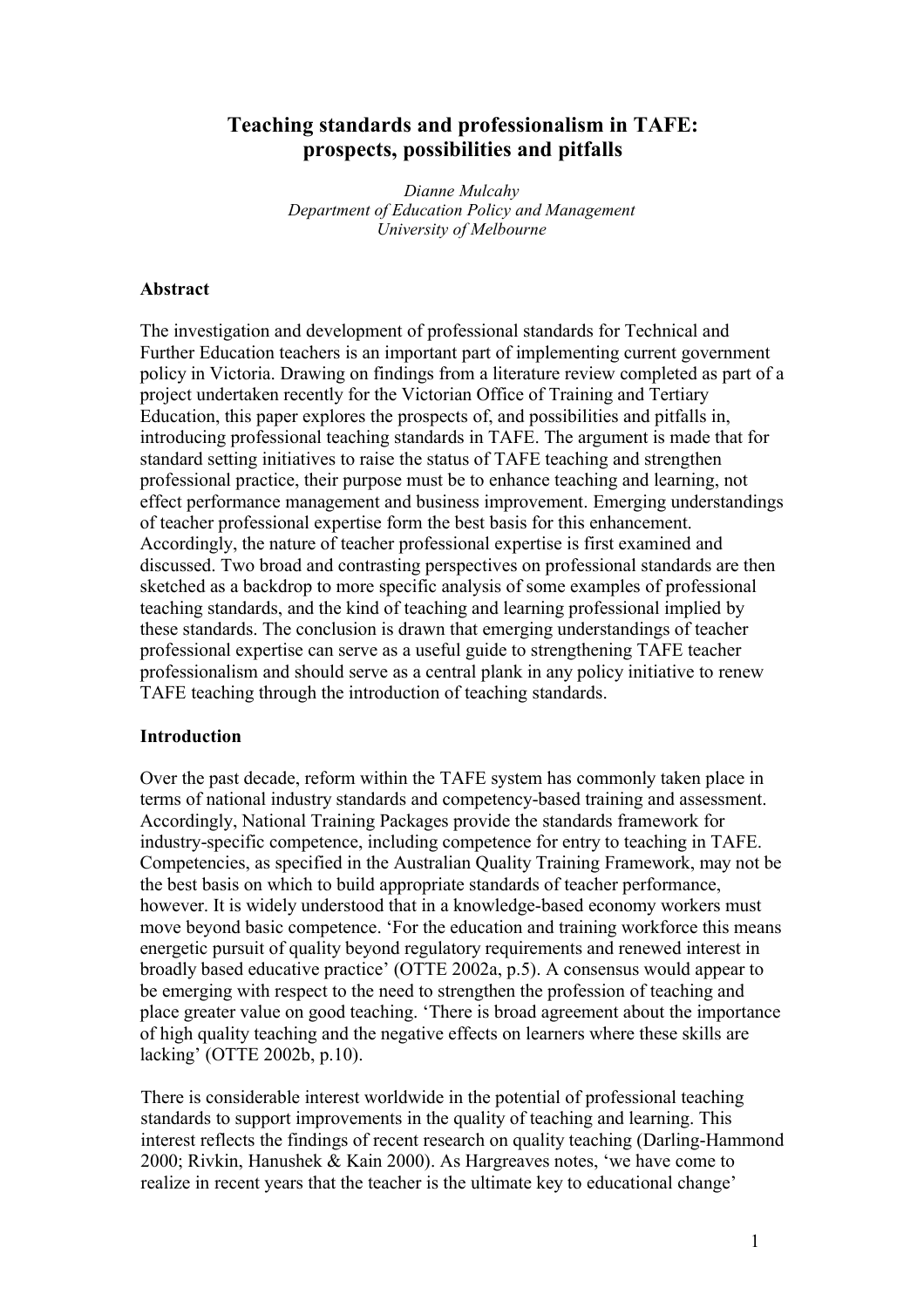(1994, p.ix). A recent OECD investigation of the management of teacher demand and supply resulted in one crucial finding: teacher quality is a critical factor in determining student learning (OECD 2002a, p.8). Apparently, teachers *do* make the difference.

This paper reports on a project undertaken recently for the Victorian Office of Training and Tertiary Education (Mulcahy & Jasman 2003). The project involved investigating standards and their use in enhancing professional practice and comprised (i) a *review* of a number of international and Australian initiatives with respect to setting and applying standards, trends in the development of standards, and themes and issues relating to the kinds of standards that might make a positive contribution for teachers in the Victorian TAFE context; (ii) an *evaluation* of three broad methodological approaches to setting standards using a range of evaluative criteria. The main themes and issues identified in the review are summarized below.

### **Professional standards, professionalism and teacher professional expertise**

As Sykes and Plastrik have it, a standard is 'a tool for rendering appropriately precise the making of judgements and decisions in the context of shared meanings and values' (1993, p.4). This definition emphasizes one of the central distinguishing features of a professional's work, the making of judgements. Some key features of members of professional groups are:

*that they share a set of core values, they have common identity and language and a sense of pride and belonging. Their authority derives from their knowledge and practice, and they exhibit collegial relationships which are not externally regulated. Their professional knowledge is recognized and the judgements of their peers are important to them (Ingvarson 2002a). Other features include a degree of autonomy and time for reflection* (OTTE 2002b, p.8).

There are two main types of standards as applied to teaching:

The first defines the basic tasks or duties of a teacher – what a teacher is hired to do. These are the *kinds of generic criteria that school administrators usually have authority to apply in appraising whether teachers are doing their basic job. … The second are standards for good teaching specific to particular subject and curriculum fields. … These standards are based on professional values and images of high quality learning specific to subject fields* (Ingvarson 1998a, pp.32-33).

Derived in the main from the knowledge base of teaching (Ingvarson & Chadbourne 1994), the second type of standards supports the claim that teaching is a profession.

Recent research on teaching standards in Australia (Jasman 2003; Ingvarson 2002b) proposes that standards be based on understandings of the nature and development of *teacher professional expertise*. Teacher professional expertise has in the past been discussed in terms of understanding effective teaching (Dunkin & Biddle 1974) or in the literature on novice and expert teachers (Berliner 1988; Brandt 1987). However, during the 1990s professional expertise came to be described in terms of competency, competence and competencies (Jasman 1997).

More recently, and due, in part, to the perceived limitations of these descriptions, teacher professional expertise is now described in terms of highly *accomplished* practice (NBPTS 1987; ACE 2000). This description implies the importance of high level skills.

The research reported here is framed by the following formulation of teacher professional expertise drawn from a wide range of research literatures that include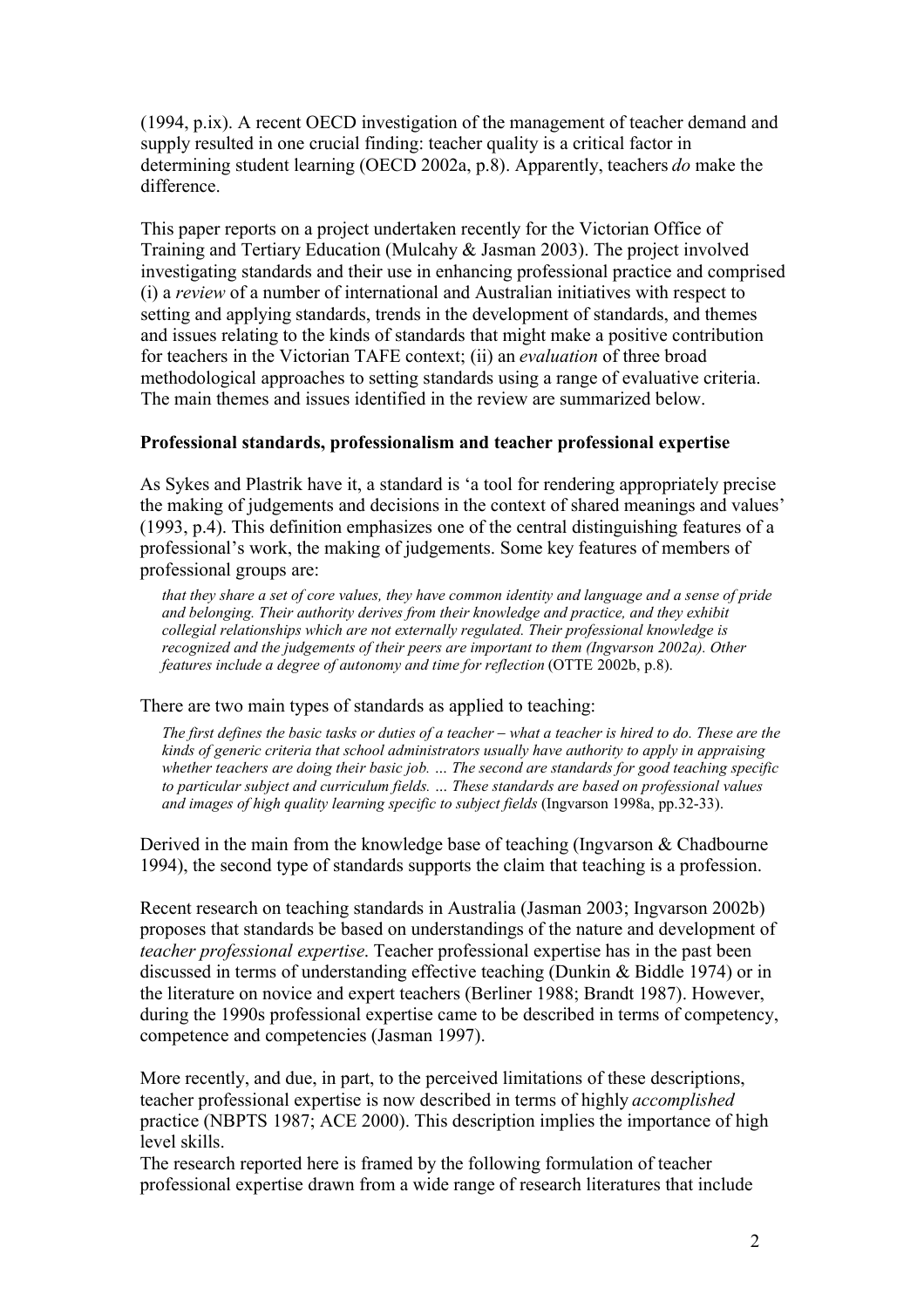teacher effectiveness and process-product research; studies of teacher thinking, action research, reflective practice and professional judgment; teacher professional development, learning and knowledge construction; and change and improvement research literature. Professional expertise is defined, by Jasman (2003, p.30), as:

*the knowledge and skills that teachers have and demonstrate (theoretical, practical and pedagogical knowledge) with regard to their attributes, dispositions, values and commitment (qualities) to enable student learning (focus of concern on students) through the professional judgments and decisions they make and enact (pedagogical reasoning) taking account of the context (situational understanding) through reflection and research on their knowledge and professional practices (action inquiry) working with colleagues and others in various communities (collaboration), beyond the classroom (sphere of influence) to facilitate change and innovation (change agent)*

*for the improvement of student learning opportunities and outcomes (improvement orientation)*

#### **Standards for teaching**

The development of professional standards has proceeded with remarkable speed within a number of countries. Developments have been driven by a diverse range of factors including the demand for greater accountability, the interest in the link between quality teaching and quality learning, the concern with high quality teaching, the desire to reform education, the need to strengthen teacher professional development and the introduction of teacher performance appraisal.

Professional standards, in one form or another, have been developed in many Australian contexts. Over the past decade, Commonwealth and State / Territory governments have sponsored a number of initiatives aimed at defining the knowledge and skills needed by Australia's teachers. More recently, responsibility for the development of teaching standards has been placed with the profession. Increasingly, it was argued that teacher-generated standards be established and that the establishment of these standards would create points of reference for teachers' professionalism. 'Standards should be developed and owned and their use determined by the teaching profession. Any group charged with the responsibility of developing and implementing standards should consist of a majority of practising teachers' (AEU 2001, p.1).

These developments are in line with contemporary understandings of the constructed nature of knowledge (Glaserfield 1995) and the situated nature of learning (Lave & Wenger 1991). Research on teaching and learning over recent years has emphasized the highly context-specific nature of teaching expertise (Berliner 1992; Shulman 1987). Ingvarson (1998b, p.127), writing in the context of school teaching, argues that teaching standards 'need to be embedded in the teaching of a particular subject if they are to be valid representations of expertise and useful guides to professional development'. Similarly, Billett (2001, p.65), writing in the context of workplace learning, argues that embeddedness is one of the key characteristics of expertise.

#### **Issues and trends in the development of standards**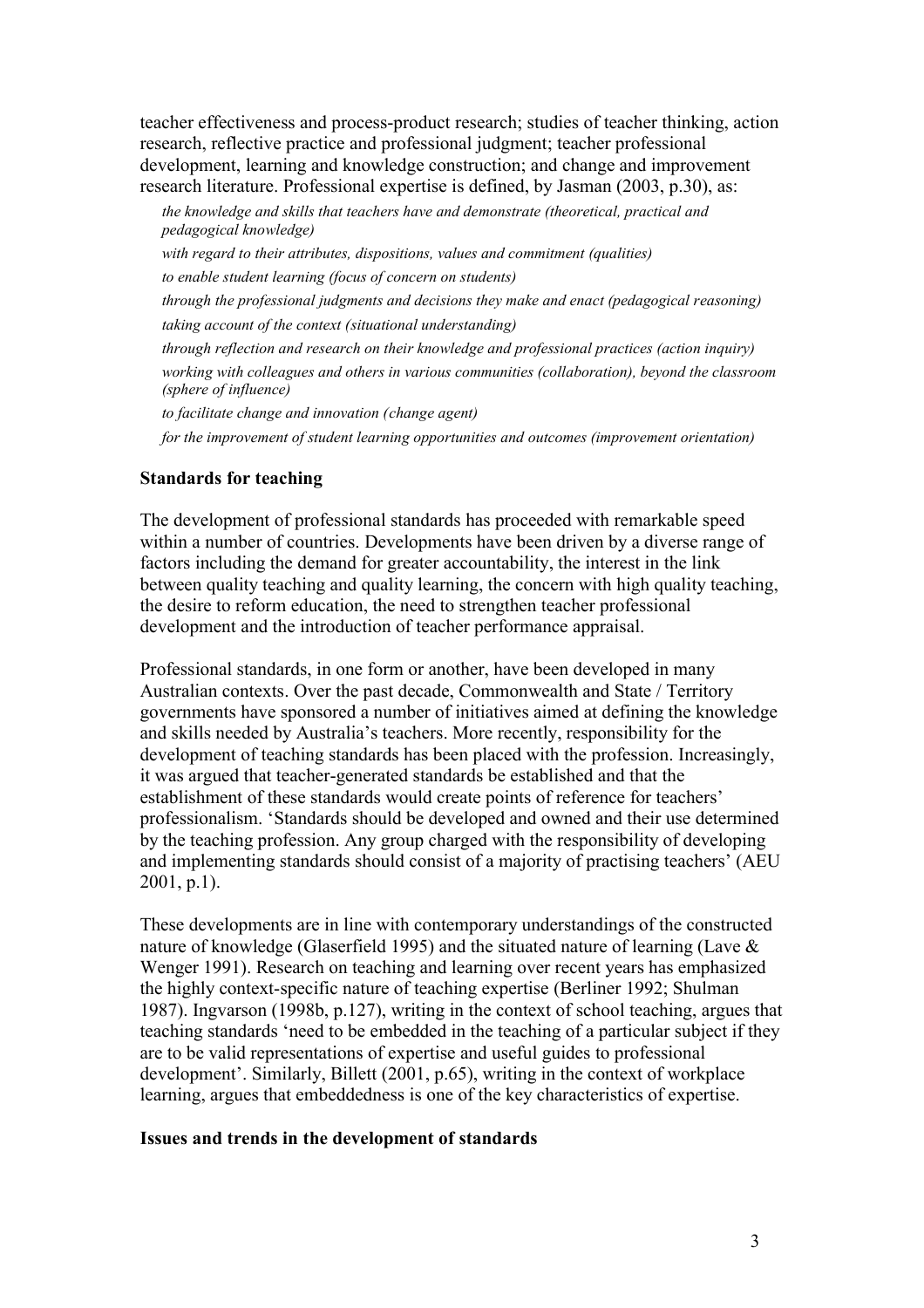Some issues with respect to standards development and trends in this development that emerged from the review are:

- *Quality teaching for quality learning*: Professional teaching standards are embedded in discourses of education reform and quality teaching. It is widely claimed that these standards have the potential to support improvements in the quality of teaching and learning through engaging teachers in processes of professional learning and development.
- *High and rigorous standards*: High and rigorous standards of performance for the teaching profession are deemed necessary at all levels of performance, including entry to the profession.
- *Source of criteria for standards*: Standards aim to capture substantive knowledge about teaching and learning – what teachers need to know and be able to do to promote quality learning. The main source of criteria used in determining the content of teaching standards is *teachers' work* conceived as the application of *professional expertise* (rather than the performance of specific work roles, functions and tasks).
- *Ownership of standards with the teaching profession*: It is acknowledged that responsibility for the definition of teachers' work and the development of teaching standards lies with the teaching profession. Standards are developed by teachers themselves in collaboration with key stakeholders.
- *Generic standards are supplemented by subject- and level-specific standards:* Standards contain both generic and specific elements. Statements about teaching are developed at varying levels ranging from the highly generalized to the highly specific.
- *Developmental model of standards*: Standards are based on the premise that personal and professional growth is a developmental process. They imply a theory of teacher learning and development eg. situated learning (Lave & Wenger 1991). They aim to capture a 'continuum of competence' - from beginning to highly accomplished teacher.

### Ingvarson summarises the trends in the development of standards in the following:

- *1 They are developed by teachers themselves through their professional associations;*
- *2 They aim to capture substantive knowledge about teaching and learning what teachers really need to know and be able to do to promote learning of important subject matter;*
- *3 They are performance-based. They describe what teachers should know and be able to do rather than listing courses that teachers should take in order to be awarded registration or certification;*
- *4 They conceive of teachers' work as the application of expertise and values to non-routine tasks. Assessment strategies need to be capable of capturing teachers' reasoned judgements and what they actually do in authentic teaching situations;*
- *5 Assessment of performance in the light of teaching standards is becoming one of the primary tools for ongoing professional learning and development* (Ingvarson 2002b, pp.3-4).

# **Perspectives on teaching standards**

Writing in the context of New Zealand's educational reforms of the last decade, Sullivan (1999) compares two policy perspectives on standards development, one that is held by government ('professional standards as professional management') and one that is promoted by teachers ('professional standards for performance development'). He concludes that 'staff development from the Government perspective is rigidly tied to a set of procedures whose outcome is geared to performance management  $-$  that is,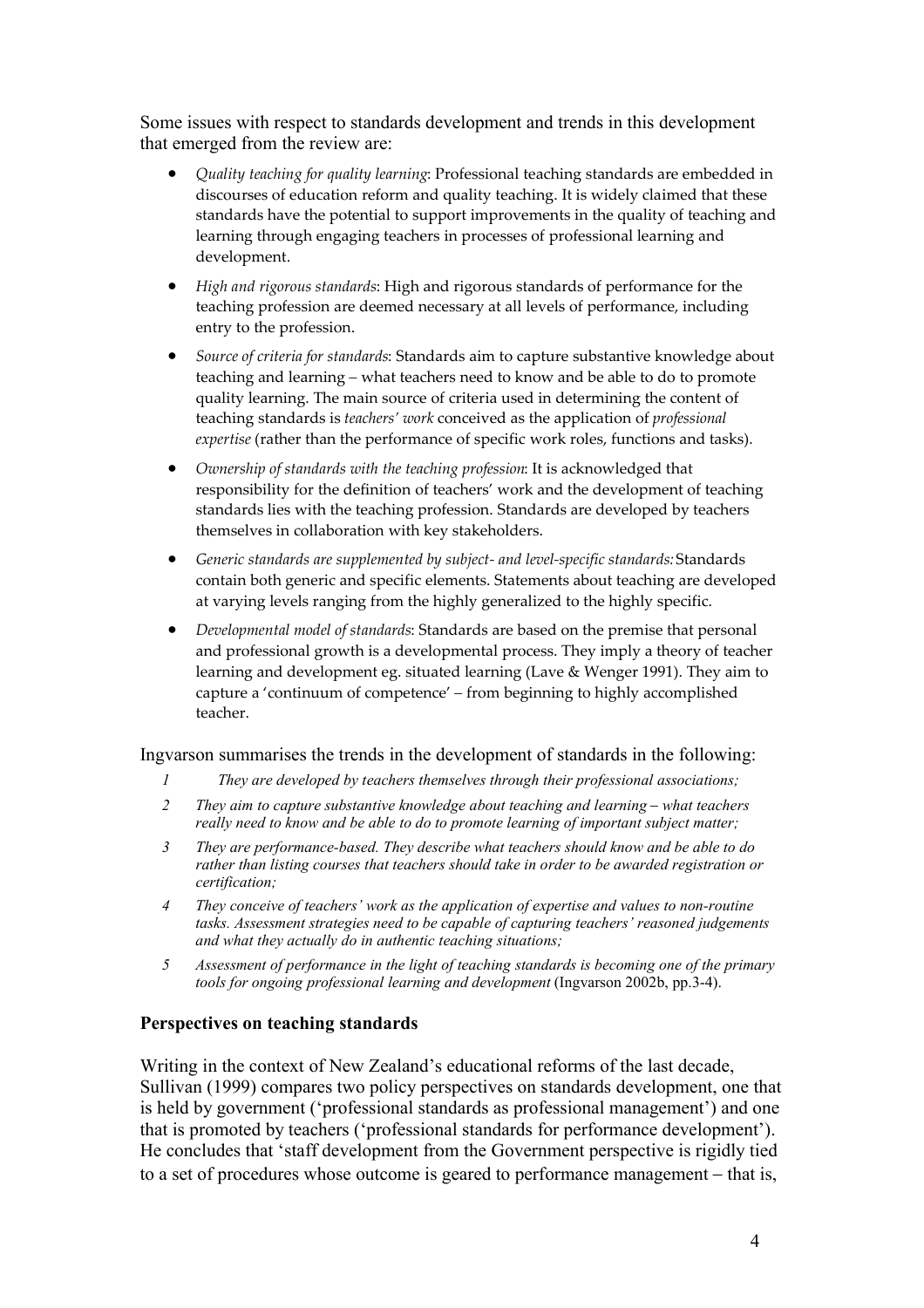staff appraisal and performance related pay. There is nothing professional about such procedures' (p.151). Similarly, Ingvarson (2001) distinguishes between a 'performance management' system (teaching reforms in the UK) and a 'professional certification' system (teaching reforms in the USA).

### *Performance management and accountability*

A performance management rationale has as its aim the direct improvement of organizational and system functioning and thereby organizational and system performance. The performance management view of standards is widely held in countries where it is conventional that government or employers set standards for teaching. It reflects a view of *standards as performance outcomes* and underwrites the development of performance management or accountability standards:

*These refer to managerial requirements for periodic appraisal for satisfactory performance of teaching duties for retention or dismissal decisions. The foundation for these standards rests in the concept of the contract as a legal document setting out what a teacher is hired to do. (The emphasis here is on student welfare / public safeguard – usually minimum competency type standards)* (Ingvarson 2002b, p.7).

# *Professional learning and development*

An alternative approach to standards development involves recognizing the importance of personal and individual development, and placing high value on the capacity of individuals and groups to identify their learning and development needs. This approach reflects a view of *standards as developmental processes* and underwrites the development of standards for professional learning and development. Standards for professional learning and development are 'based on research and professional knowledge, visions of highly accomplished practice, clear dimensions of what teachers should get better at' (Ingvarson 2002b, p.7).

### **Standards as developmental processes: Case examples**

The most comprehensive undertaking to define professional standards for teachers has been that of the National Board for Professional Teaching Standards in the USA. Initiated in 1987, the NBPTS manages a process of certification of teachers of high quality and establishes standards-setting committees to develop standards in specific teaching areas or fields. NBPTS standards begin by acknowledging the complexity of teaching and the inadequacy of accounts of teaching performance that reduce teaching to sets and sub-sets of discrete competencies or skills (Doecke & Gill 2000, p.9). They present a vision of teaching based on five core propositions:

- $\triangleleft$  teachers are committed to students and their learning;
- \* teachers know the subjects they teach and how to teach those subjects to students;
- $\triangleleft$  teachers are responsible for managing and monitoring student learning;
- $\triangleleft$  teachers think systematically about their practice and learn from experience;
- $\triangle$  teachers are members of learning communities (NBPTS 1987).

The professional certification model is, *par excellence,* a developmental model of teacher learning and development. For example, there are reports of teachers undergoing significant professional renewal through engaging in the processes of certification (Haynes 1995). The standards are cast in terms of *actions* that teachers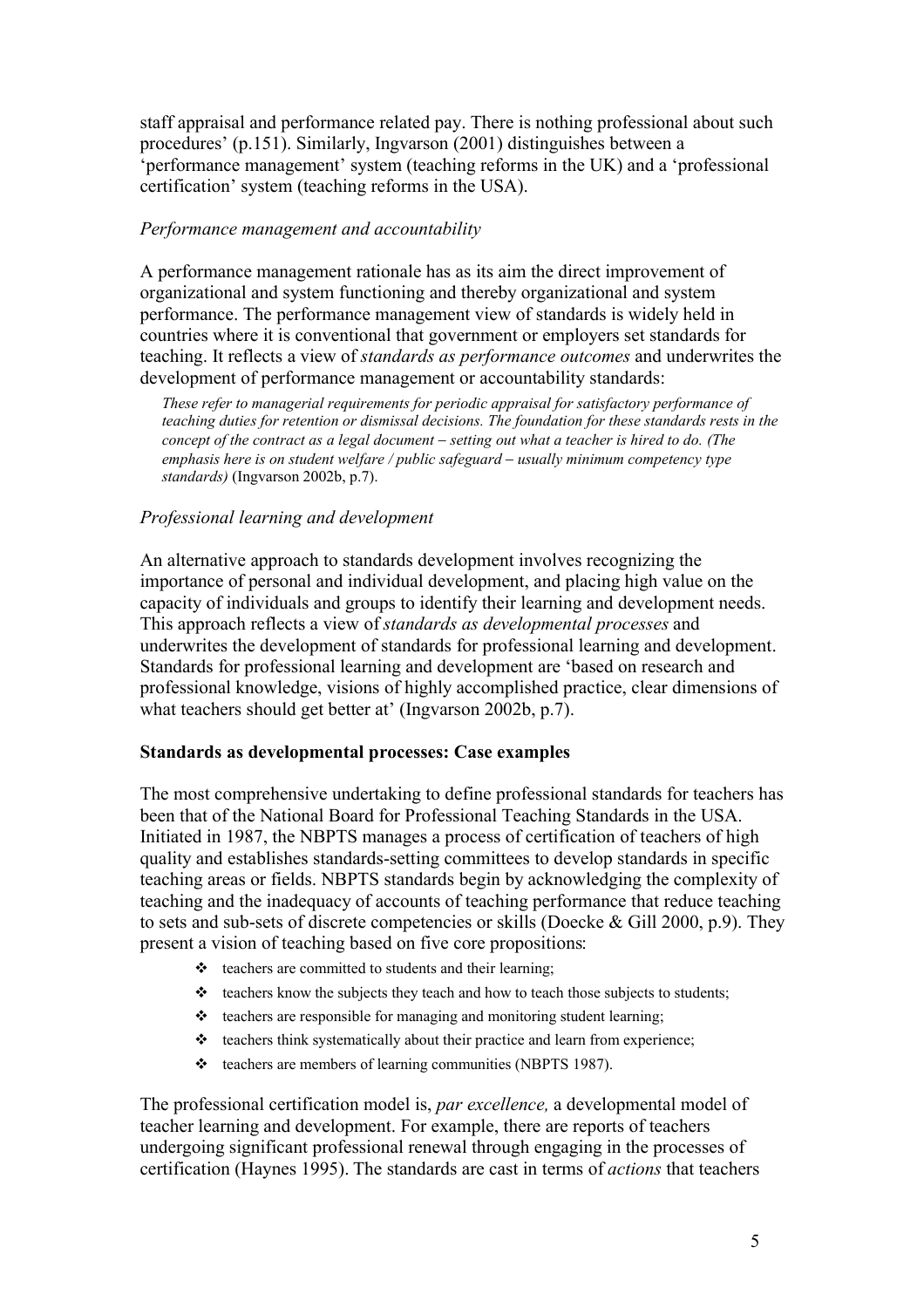take to advance student learning and incorporate the essential knowledge, skills, dispositions, and commitments that allow them to practise at a high level. Elements of the standards are described in continuous prose in an effort to create meaningful images of good teaching practice. The two brief case examples that follow have been chosen to illustrate how professional teaching standards have been developed in The United States and Australia.

### *Case example 1: NBPTS Career and Technical Education Standards*

The NBPTS Career and Technical Education Standards (NBPTS 2001) are targeted at students aged 11-18+. They are organized around the effect of teacher actions on student learning and are divided into four categories:

- *1. Teacher actions that create the conditions for productive student learning;*
- *2. Teacher actions that directly advance student learning in the classroom;*
- *3. Teacher actions that help students transition to work and adult roles;*
- *4. Teacher actions that indirectly support student learning through professional development and outreach initiatives.*

Developed by a standards committee for this certification field, they are specified using a two-part format of standard statement and elaboration. An extract from the first of the thirteen standards is provided in the box below:

#### **Box 1**

### **Standard 1: Knowledge of students**

*Accomplished career and technical educators are dedicated to advancing the learning and well-being of all students. They personalize their instruction and apply knowledge of human development to best understand and meet their students' needs.*

In addition to bringing a wide variety of skills, talents, and abilities to the classroom, most students are also greatly concerned about their future. Therefore, the career and technical education classroom is centered not only around student need, interests, and academic preparation but also around future aspirations, vocations, workplace values, and life skills. In order to create a learning environment to address both the commonalities and the differences that characterize their students, teachers are well versed in areas of particular importance to adolescents and young adults, including the requirements of local businesses and industries and the potential availability of work; the workplace environment of the businesses in question; and the need for, desirability of, and availability of further educational opportunities. To use this knowledge effectively, teachers are skilled at …

### *Case example 2: STELLA*

The project, Standards for Teachers of English Language and Literacy in Australia (STELLA), began in 1999 as a three-year research project funded by the Australian Research Council. The purpose of the project was to develop subject specific standards for primary and secondary teachers of English that acknowledge the complexity of teaching. Teacher panels were set up in different states to develop the STELLA standards. Accordingly, they were derived from panel discussions about criteria for good teaching and narratives about good teaching (Gill 1999, p.74). In line with the work of the NBPTS, the STELLA Standards Framework (http://www.stella.org.au/) consists of statements of what accomplished teachers of English and Literacy believe, know and are able to do. Standards statements are grouped under three broad headings: (i) Professional knowledge; (ii) Professional practice; and (iii) Professional engagement. Each statement contains a *core*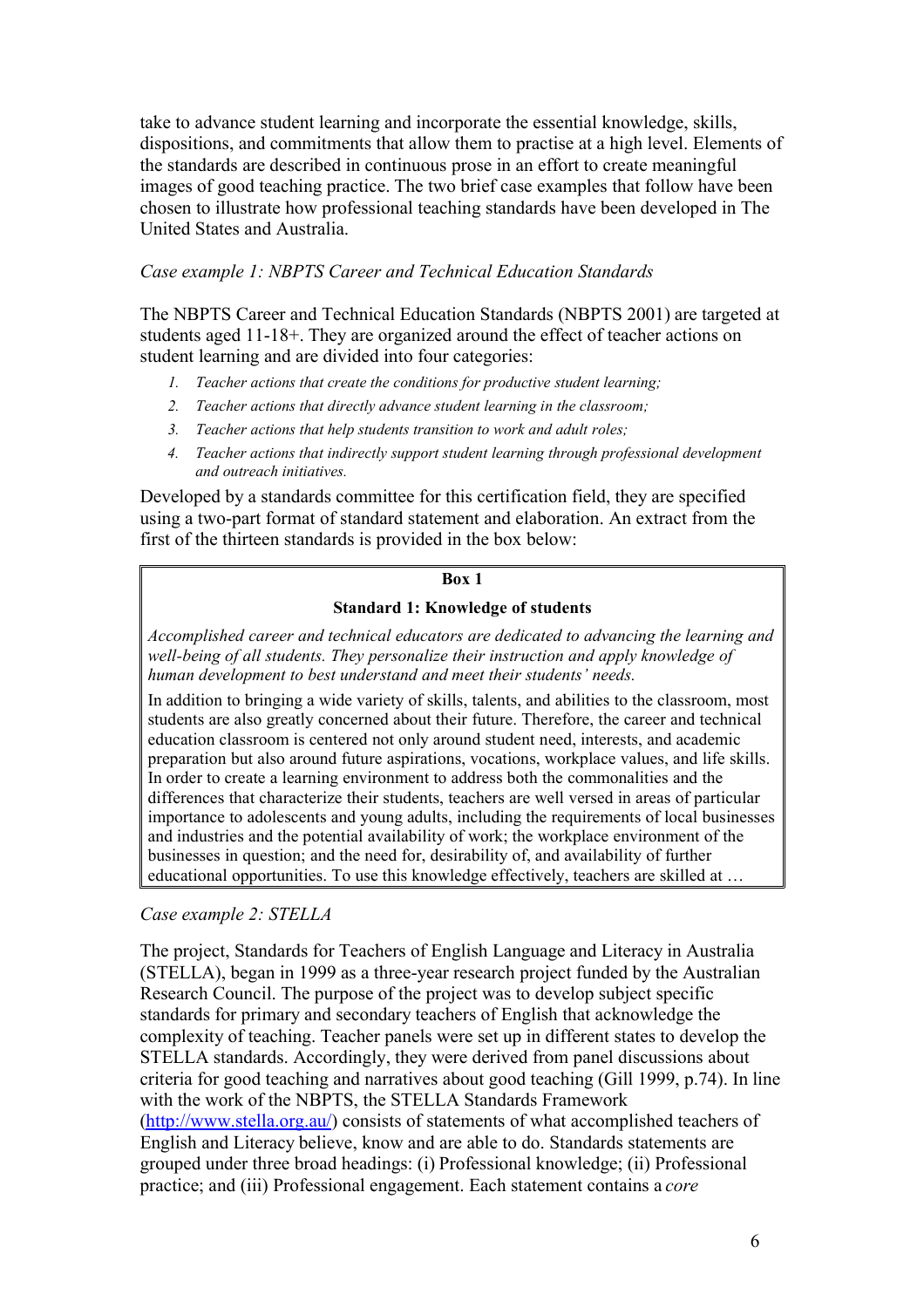*description* (of what accomplished teachers of English and Literacy believe, know and are able to do) and *key words* and *focus questions* for reflection and discussion. The key words identify *attributes* that can be used to describe accomplished teaching. An extract from the standards is provided in the following table.

| 3. Professional Engagement                                                                                                                                                                                                                                                                                                                                                                                                                                                                                   |                                                                                                                                                                                                                                                                                                                                                   |
|--------------------------------------------------------------------------------------------------------------------------------------------------------------------------------------------------------------------------------------------------------------------------------------------------------------------------------------------------------------------------------------------------------------------------------------------------------------------------------------------------------------|---------------------------------------------------------------------------------------------------------------------------------------------------------------------------------------------------------------------------------------------------------------------------------------------------------------------------------------------------|
| 3.2 Teachers continue to learn                                                                                                                                                                                                                                                                                                                                                                                                                                                                               |                                                                                                                                                                                                                                                                                                                                                   |
| Standards statement                                                                                                                                                                                                                                                                                                                                                                                                                                                                                          | Key words & Focus questions                                                                                                                                                                                                                                                                                                                       |
| (core descriptions of what accomplished<br>teachers of English and Literacy believe,<br>know and are able to do                                                                                                                                                                                                                                                                                                                                                                                              | (For reflection and discussion)                                                                                                                                                                                                                                                                                                                   |
| 3.2 Teachers continue to learn                                                                                                                                                                                                                                                                                                                                                                                                                                                                               | <b>Reflection</b>                                                                                                                                                                                                                                                                                                                                 |
| Accomplished English / Literacy teachers<br>recognise that the context of their teaching is<br>continually evolving. They reflect on,<br>analyse and are able to articulate all aspects<br>of their professional practice, constantly<br>reviewing and refining their teaching to<br>improve students' learning opportunities, and<br>searching for answers to challenging<br>pedagogical questions. They seek<br>opportunities to discuss the effectiveness of<br>their teaching with colleagues, students, | How does the teacher maintain and further<br>develop his / her personal and professional<br>growth?<br>Critique<br>To what extent does the teacher contribute to<br>and learn from current debates about<br>teaching and learning?<br>How open is the teacher in questioning and<br>evaluating classroom, school and wider<br>literacy practices? |
| parents and care givers.                                                                                                                                                                                                                                                                                                                                                                                                                                                                                     | <b>Development</b>                                                                                                                                                                                                                                                                                                                                |
| With their own learning goals in mind,<br>accomplished English / literacy teachers<br>pursue new knowledge through professional<br>renewal activities such as                                                                                                                                                                                                                                                                                                                                                | What professional learning goals does the<br>teacher have? What opportunities are taken<br>up to learn from courses, colleagues and the<br>workplace?                                                                                                                                                                                             |

### **Table 1: Extract from STELLA: Standards statement 3.2 teachers continue to learn**

### **Prospects, possibilities and pitfalls in standards reform**

Any attempt to establish professional standards for teaching carries along with it a (re) definition of teaching and the teaching professional. It could be argued that the pitfalls are plentiful and the prospects few. Standards statements promote particular ways of thinking and doing teaching and teacher professionalism. Arguably, conventional competency approaches to standards where the ends are chosen first (outcomes) and the means (pedagogy) adapted to those ends, generate a technical / rational account of teaching which can only serve to reduce teacher professionalism. To be valid, teaching standards must attempt to capture the complexity of the work teachers do. Process statements are appropriate here. These statements do not work to a precise specification as outcomes statements strive to do. The case examples above provide useful pointers. They go well beyond the conventional competency approach.

The standards-based reform movement is set within discourses of quality teaching and educational reform, including reform to teacher education. In the United States, this 'movement began as a response to a perceived crisis in the educational system, a crisis which, it was argued, if not corrected, would jeopardize the economy' (Petrosky & Delandshere 2000, p.30). It is oriented to the systemic alignment of curriculum standards, professional teaching standards, accreditation standards, and assessment standards. As Beyer has it, teaching and teacher preparation is again being positioned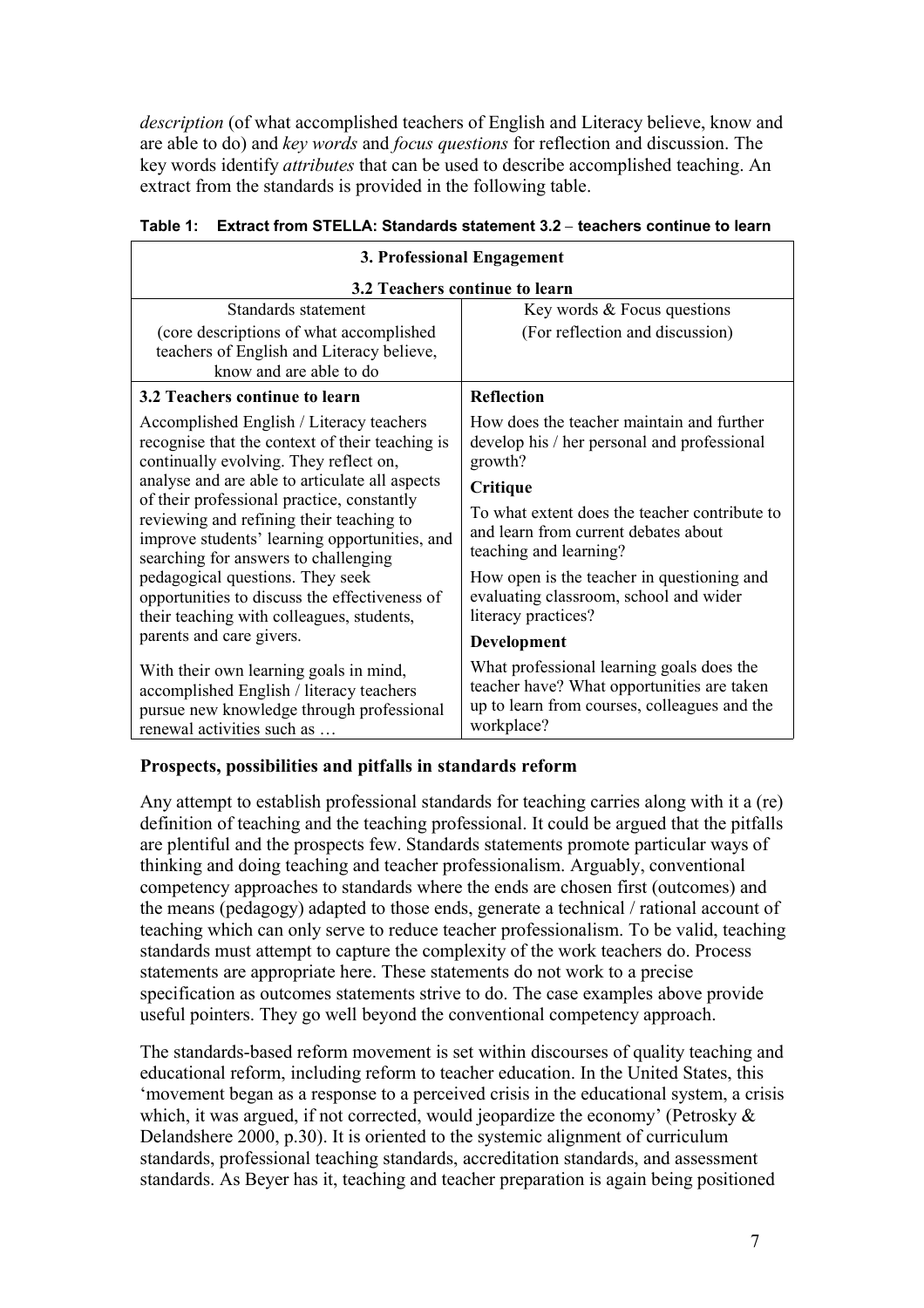as something like a science: 'At the core of this agenda is a politically enticing but conceptually misplaced view of teaching and schooling that hearkens back to earlier eras when a search for certainty and predictability was mounted (2002, p.240).

While standards-based reform is not as advanced as in the US, recent government initiatives in Australia such as the current move towards professional certification (Doecke & Gill 2000, p.8), suggest that the standards movement is well underway. Further to the above, the danger of this reform movement, like the 'objectives' and 'competencies' movements before it, is that teaching standards will be developed 'outside' teachers and consequently not connect with their cultures and life-worlds. Standards may well serve to standardize rather than support teaching (Bathmaker 2000). Set within discourses of economic accountability and performance management, they may also fail to take up the central questions that concern education. For Beyer, education must be infused with 'critical scrutiny about social purposes, future possibilities, economic realities, and moral directions' (2002, p.240). Teachers need to be guided by a 'theoretical and normative framework that allows the development of a theory of education as well as a theory of teaching' (ibid., p.244).

### **Conclusions**

The 'trick' in standards design is achieving *clarity* about the purpose for the standards. A 'growth' intention does not sit comfortably with an accountability intention. Traditionally, it has been government policy or employer initiative that has precipitated the change to professional teaching standards. Certainly in TAFE, seldom has the change seemed to come from the system itself; seldom has there been an opportunity for TAFE teachers to define and demarcate the boundaries of their work and the standards that might support the further development of this work. The importance of having the ownership of professional standards with the teaching profession is now widely recognized, however. 'For any statements of professional teaching standards to be authentic, they will need to be defined by teachers collectively and collegially  $-$  to provide insight into the nature of successful teaching processes as currently practised' (Teacher Education Review Taskforce 2001, p.6). Currently, TAFE teaching professionals are required to comply with externally mandated national standards frameworks through competency-based training, National Training Packages and the AQTF. Standards that are not externally regulated and that capture substantive knowledge about TAFE teaching may provide a platform for professional growth and change. Among other things, strengthening TAFE teacher professionalism demands careful management of the tension between the pitfalls and possibilities in introducing professional standards. The case examples given above may be a good guide to this management. Emerging understandings of teacher professional expertise can also act as a useful guide to strengthening TAFE teacher professionalism and should serve as a central plank in any policy initiative to renew TAFE teaching through the introduction of teaching standards.

### **References**

Australian College of Education (2000) *Standards of professional practice for accomplished teaching in Australian classrooms*: A national discussion paper, September 2000, ACE.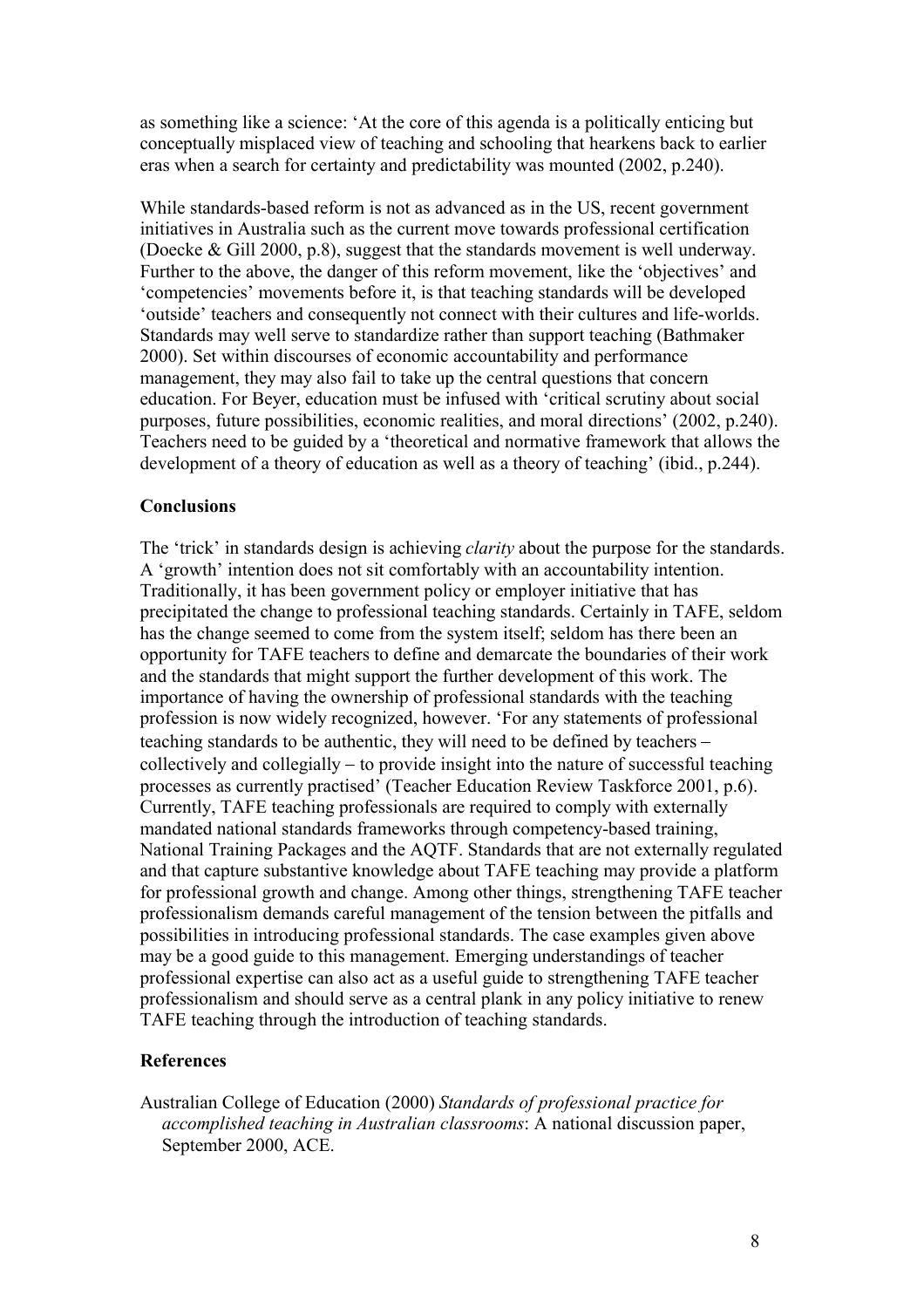- Australian Education Union (AEU) (2001). Professional teaching standards  $-$  AEU position, 8<sup>th</sup> May 2001, Internet Document (Australian Education Union) at: http://www.aeufederal.org.au/Debates/AEUpositionPTS.html
- Bathmaker, A.M. (2000). Standardising teaching: The introduction of the national standards for teaching and supporting learning in further education in England and Wales, *Journal of In-Service Education*, 26:1, 9-23.
- Berliner, D. (1988). 'The development of expertise in pedagogy'. Charles W Hunt Memorial lecture presented at the Annual meeting of the American Association of Colleges for Teacher Education, New Orleans, Louisiana, February 1988.
- Berliner, D.C. (1992). 'The nature of expertise in teaching' in *Effective and responsible teaching: The new synthesis*, eds. FK Oser, A Dick and J-L Patry, Jossey-Bass, San Francisco, 227-248.
- Beyer, L. (2002). The politics of standardisation: Teacher education in the USA, *Journal of Education for Teaching*, 28:3, 239-245.
- Billett, S. (2001). *Learning in the workplace: Strategies for effective practice*, Allen & Unwin, Crows Nest NSW.
- Brandt, R. (1987) On the expert teacher: A conversation with David Berliner, *Educational Leadership*, 44:2, 4-9.
- Darling-Hammond, L. (2000). Teacher quality and student achievement: A review of state policy evidence, *Education Policy Analysis Archives*, vol.8, no.1, Internet Document (Education Policy Analysis Archives) at: http://epaa.asu.edu/epaa/v8n1/
- Doecke, B. & Gill, M. (2000). Setting standards: Confronting paradox, STELLA: A combined issue of *English in Australia*, 129-130, December 2000 – February 2001 and *Literacy Learning: The Middle Years*, vol.9, no.1, February 2001, 5-15.
- Dunkin, M. & Biddle, B. (1974). *The study of teaching*, Holt, Rinehart and Winston, New York.
- Gill, M. (1999). If we don't do it, someone else will, *English in Australia*, 124, April, 70-75.
- Glasersfeld, E. (1995). *Radical Constructivism A Way of Knowing and Learning*, Falmer Press, London.
- Hargreaves, A. (1994). *Changing teachers, changing times: Teachers' work and culture in the postmodern age*, Cassell, London.
- Haynes, D. (1995). One teacher's experience with National Board assessment, *Educational Leadership*, 52, 58-60.
- Ingvarson, L. (1998a). Professional standards: A challenge for the AATE, *English in Australia*, 122, 31-44.
- Ingvarson, L. (1998b). Professional development as the pursuit of professional standards: The standards-based professional development system, *Teaching and Teacher Education*, 14:1, 127-140.
- Ingvarson, L. (2001). *Strengthening the profession? A comparison of recent reforms in the UK and the USA*, Quality Teaching Series – Paper No.4, The Australian College of Education, Deakin West ACT.
- Ingvarson, L. (2001). *Strengthening the profession? A comparison of recent reforms in the UK and the USA*, Quality Teaching Series – Paper No.4, The Australian College of Education, Deakin West ACT.
- Ingvarson, L. (2002a). *Building a learning profession*, Commissioned Research Paper No. 1, Australian College of Educators, Canberra.
- Ingvarson, L. (2002b). *Development of a national standards framework for the teaching profession*, Australian Council for Educational Research, Melbourne.